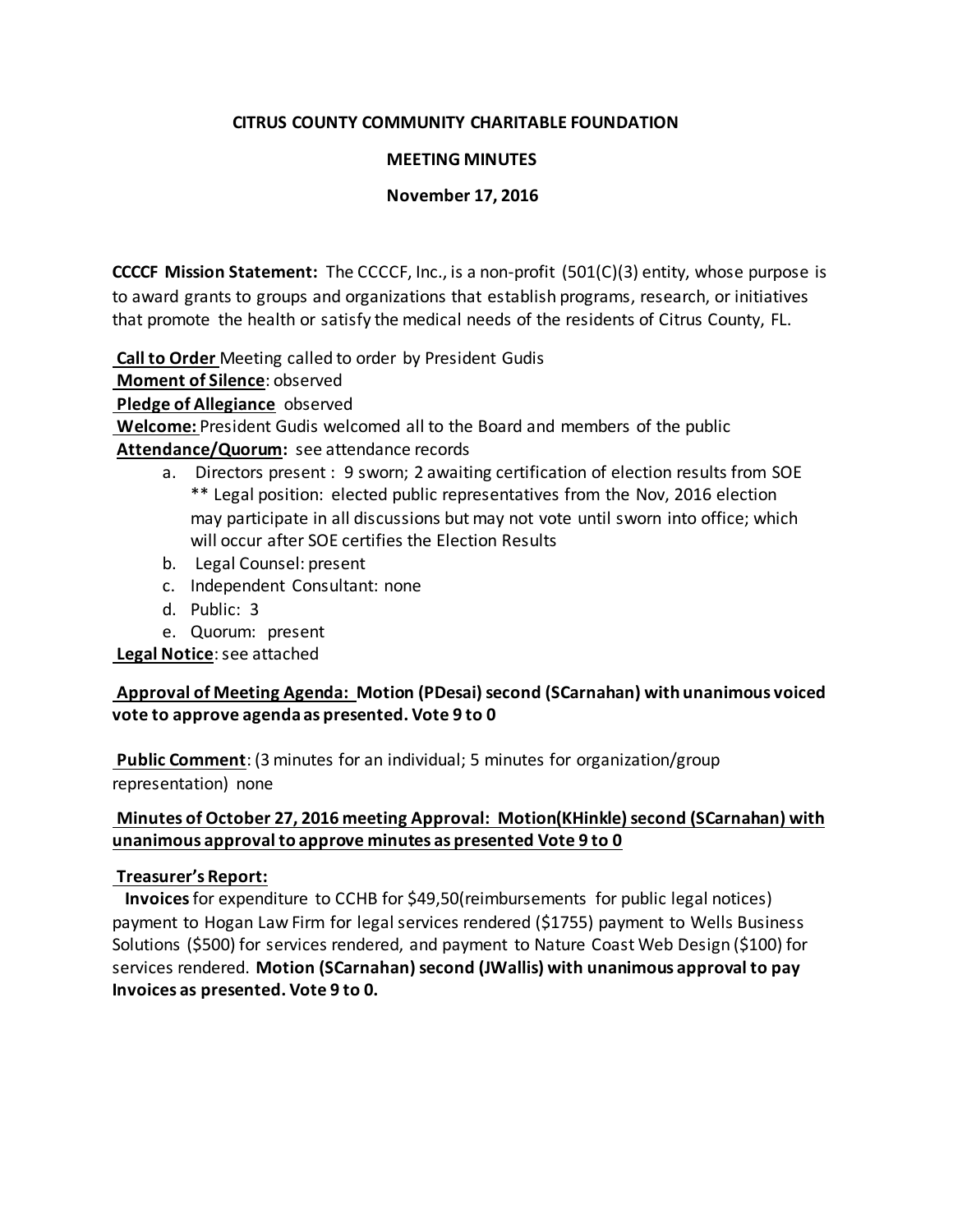**Financial Report** including Balance Sheet information with Revenue and Expenditure totals Presented. **Motion (PDesai) second (TRubio) with unanimous approval to accept report as presented. Vote 9 to 0**

# **Appointment, Election and Confirmation of Directors---**

## **Swearing In and Administration of Oath of Office**

President Gudis , Public Notary, administered the Oath of Office to :

 Commissioner Carnahan (BOCC) Councilman Hinkle (City of Inverness) and Dr. Sevilla (COS CMH)

### **Election of Officers/Directors/Confirmation of Appointments**

Discussion regarding By laws designed progression/appointment of Officers. Commissioner Carnahan presented his opportunity to address Article VIII, Section 8:02. Such By Law indicates officer "may request a variance to the order" Attorney Rey presented options for honoring such request. Commissioner Carnahan expressed his desire to move to VP and for Director Ressler to remain as Secretary Treasurer. Director Ressler in agreement for such variance. **Motion (SCarnahan) second (KHinkle) with unanimous approval to approve variance in Officer progression.** 

### **Unfinished / New Business**:

- 1- Status of amendments to Articles of Incorporation. Awaiting CCHB approval; CCHB meeting scheduled for November 21.
- 2- Status of Amended and Restated By Laws Awaiting CCHB approval; CCHB meeting scheduled for November 21.
- 3. Committee Assignments/Appointments Investment, Communication, Grants, President Gudis announced Sally Long to the Investment Committee based upon her desire to serve. Noted Jeff Werner, CPA has joined the Committee ( he did remain for the Board meeting; but did attend the Committee meeting) Discussion regarding adding members to other committees; such decisions will be deferred to future meetings.
- 4. RFP for Investment Consultant Draft: Investment Committee Chair, Director Rubio, Presented several areas of draft RFP for discussion. Lengthy discussions and explanations Motion (TRubio) second (DRessler) to accept the RFP as presented with clarifications. RFP Bid announcement will be submitted timely to the Chronicle to include: Purpose of Bid announcement, basic requirements, due date for receipt of  $bid(s)$ , opening bid date with location for such. **Motion (KHinkle) second (DRessler) to publish BID as discussed with approval for fee to be less than \$100 (one hundred) , unanimous voiced vote Vote 9 to 0**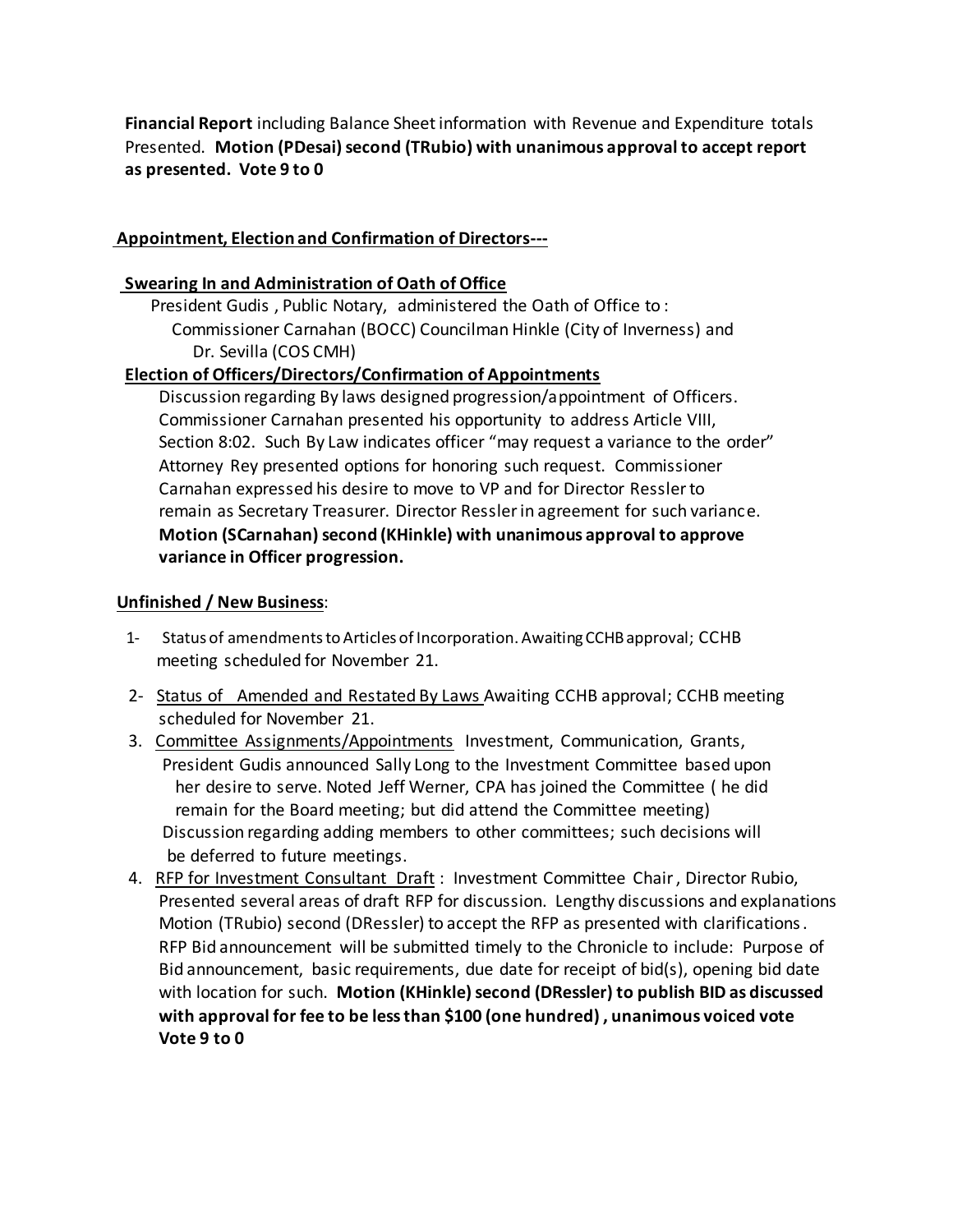#### **Standing Committee Reports:**

- a. Compensation/Personnel- none
- b. Audit none
- c. Investment: see above

#### **Ad Hoc Committee Reports:**

- a. Bylaws Committee Committee Chair, Director Wallis, reports await CCHB approval
- b. Grants Application and Grant Committee- Committee Chair, Director Diaz-Fonseca presented Committee decisions regarding Grant Program timeline, Letters to Grant Recipients, and Draft for Grantee/CCCCF, Inc. Agreement. Discussions , suggestions, and ideas determined the best approach at this time, is to refine the Timeline and such components in documents, agreements, etc. Based upon such discussions; the timeline will not begin as presented by Committee in January.

Board suggestions/requests to include in the program:

 **Motion (JWallis) second (SCarnahan) with unanimous approval to include in the program guidelines: establish a standard criteria for evaluation, evaluations done of Grantee's performance quarterly, and if requested and determined valid, an advance of the grant may be offered to ensure funding for Grantee's genesis of requested grant supported program. Vote 9 to 0**

- c. Communication Committee none at this time
- d. Finance Committee- no report

**Legal Update:** Attorney Rey encouraged all to complete Conflict of Interest Form as soon as possible. Such forms distributed to balance of Directors for completion. **Public Comment: (guidelines as listed above)** none

# **Meeting Adjournment Motion (JWallis) second (SCarnahan) with unanimous approval at 8:00pm Vote 9 to 0**

# **Reconvene as Workshop for Board Training .**

Workshop : Ethics, Sunshine Law, Public Records Training

Offered by Esq Rey , convened at 8:05pm , Room 166, LGB

Attendance: Director Desai, Director Rubio, Pres Gudis, Director Warden, Director Wallis, Director Moylan, Director Sevilla, and Director Ressler

Workshop Adjourned: by unanimous approval , workshop adjourned at 8:30pm